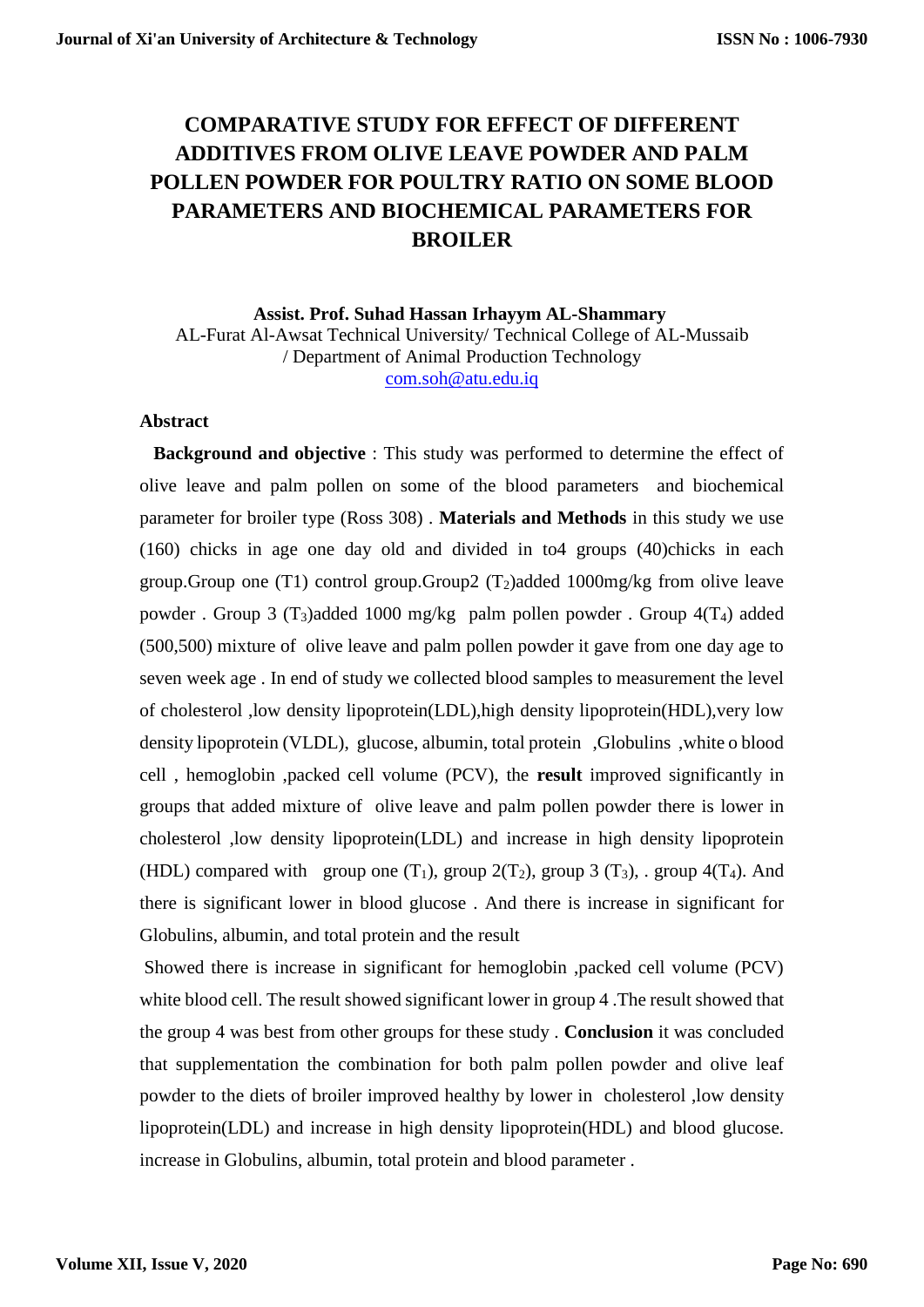**Keywords**: *Pal Pollen Powder, Olive Leaf Powder, Broiler, Biochemical, Blood Parameters.*

#### **Introduction**

 Using herbal as supporting additive to the poultry diet to improve the health and production of broiler so that we used important tow herbal plant like palm pollen and olive leaf powder.plm pollen contains distinct nutrients chemical composition it contains essential and non-essential amino acids , fatty acid and, protein ,carbohydrates, vitamins and minerals and antioxidant like phoenix ,p-coumaric ,flavonad , (Hazem,2011). Palm pollen important effect in stimulating immunity system .( Shihab,2018).and it has reinforcement effect in ovary function and egg production in laying hens (Irhayym,2014) and effect in fertility of male mice ( AL-arrak,2010 ).The olive leaves it has different pharmacological effects where it is considered an antibacterial ,anti-inflammatory ,antioxidant,anti cholesterol and glucose (Lee, 2010) . Olive leaves contain compound called oleuropein which are considered natural compounds of linoleic acid linked with the glucose molecule there is no linoleic acid free in nature and concentrated in the leaves of the olive tree more than the dates by 3000 free and contains phenols it is also used in the treatment of lowering blood pressure because it has a diuretic and has a role in reducing blood sugar (Jemai and sayadi,2009) .

#### **Materials and Methods**

 Experimental design : Use 160 (Ross 308) chicks in 1- 45 day old divided into4 treatment groups with four replicate each replicate contain10 chicks:

1-Group (1) control .

2-Group (2)  $T_2$ :- treatment added 1000 mg/kg of olive leave.

powder

 $:$  T<sub>1</sub>

3- Group  $(3)T_3$  :- treatment added 1000 mg/kg of palm pollen.

powder

4- Group (4) T<sup>4</sup> :- treatment added (500 /500 )mg /kg mixture of olive leave and palm pollen powder .

This study was conducted at the poultry field of the animal production department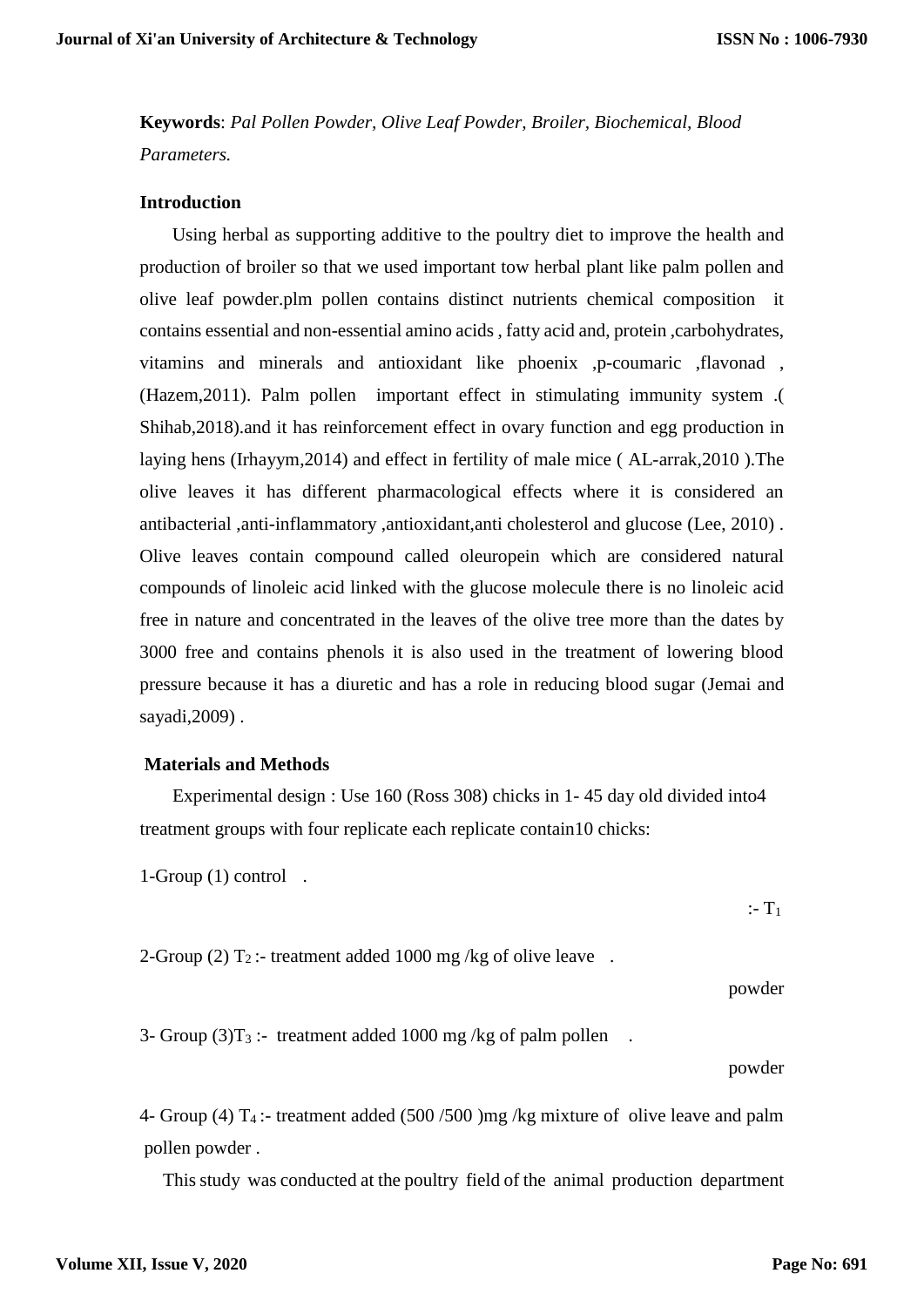AL-Mussaib Technical College. AL-Furat AL-Awsat University . 1/3/2017 - 14/4/2017

at the end of the study  $(45<sup>th</sup>$  day ) 10 bird from each group were slaughtered by cervical Jugular vein and take blood samples this samples were used chemical analyses serum total cholesterol .HDL and LDL and glucose concentration were measured using biochemical analyzer .

Palm pollen powder used in the study was provided from markets of Babylon governorate and olive leave was collected from different olive tree in Babylon governorate from Iraq different areas and then dried by natural drying methods then we grind the leaves to get the powder .

## **Collect Blood Samples**

 Blood samples were collected for the purpose of examination ,cholesterol , low density lipoprotein(LDL),high density lipoprotein(HDL),very low density lipoprotein (VLDL), glucose, albumin, total protein ,Globulins ,white blood cell , hemoglobin ,packed cell volume (PCV), the result improved significantly in groups that added mixture of olive leave and palm pollen powder there is lower in cholesterol ,low density lipoprotein(LDL) and increase in high density lipoprotein(HDL) .

The statistic analyses : The SPSS 15.0 soft ware (2000)one way Anova test was used for the comparision of the groups.

|                   | Ingredient and analysis | $(\%)$ 1-21 day | $(\%)$ 22-42 day |  |  |
|-------------------|-------------------------|-----------------|------------------|--|--|
| $\mathbf{1}$      | Corn                    | 56              | 61.9             |  |  |
| 2                 | Soybean meal            | 29.5            | 21.7             |  |  |
| 3                 | Concentrated portion    | 10              | 10               |  |  |
| $\overline{4}$    | Vegetable oil           | 2.5             | 4.5              |  |  |
| 5                 | Ground limestone        | 0.7             | 0.8              |  |  |
| 6                 | salt                    | 0.3             | 0.4              |  |  |
| $\overline{7}$    | Dicalcium phosphate     | 1.0             | 0.7              |  |  |
| Chemical analysis |                         |                 |                  |  |  |
| 1                 | energy                  | 3000 Kcl        | 3104 Kcl         |  |  |

| Table (1) Diet composition and calculated analysis |  |  |  |  |
|----------------------------------------------------|--|--|--|--|
|                                                    |  |  |  |  |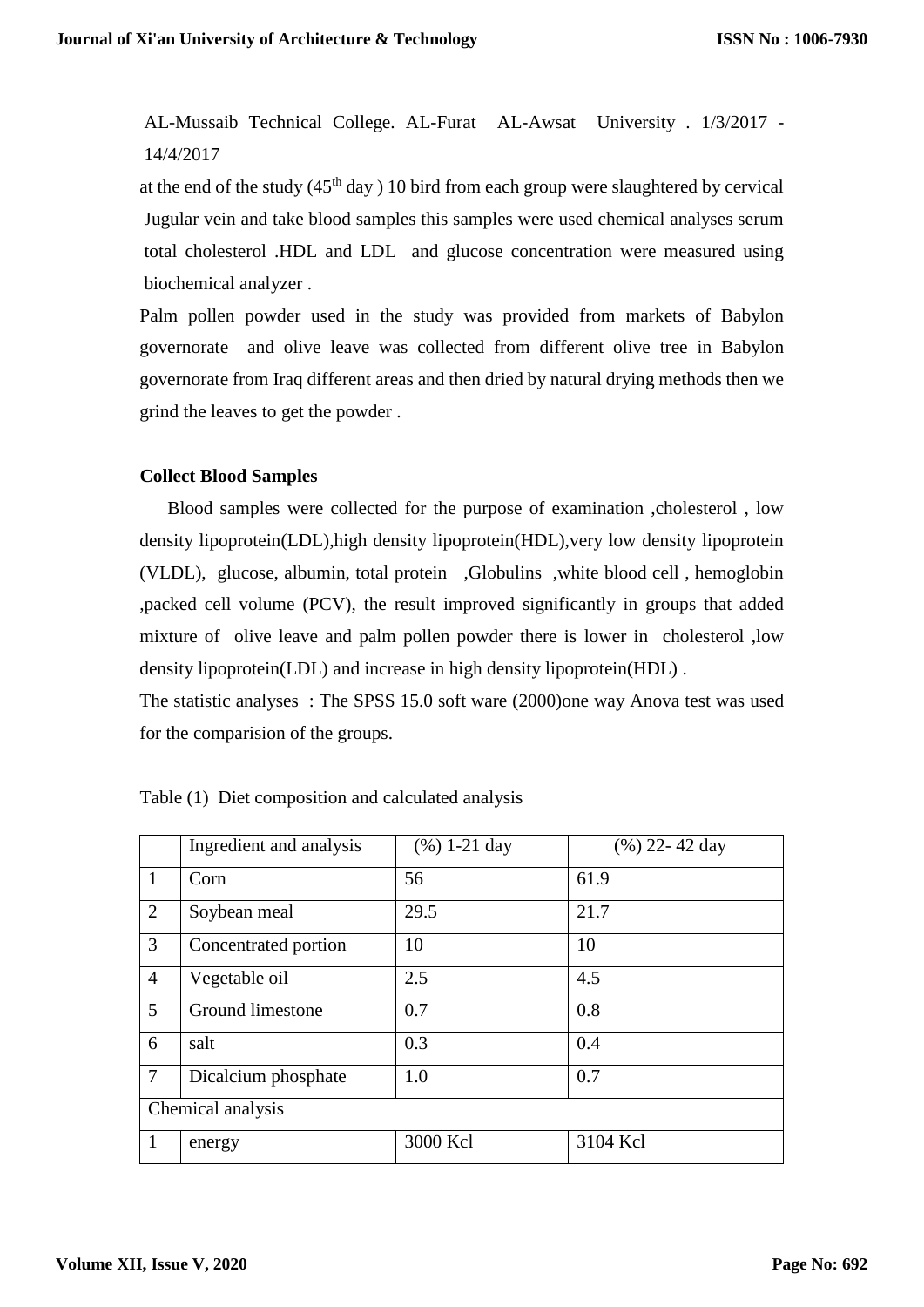| 2              | protein      | 22.6 | 20   |
|----------------|--------------|------|------|
| $\overline{3}$ | Methionine % | 0.60 | 0.56 |
| $\overline{4}$ | Lysine %     | 1.56 | 1.36 |
|                | calcium      | 1.12 | 1.12 |
| 6              | phosphorus   | 0.42 | 0.42 |

NRC 1994

### **Results**

 As seen in Table (2) the administration of chicken diet with use a combination for both palm pollen powder and olive leaf powder induce significant differences ( $p \le 0.05$ ) in T4 compared to T1 and T2 ,T3 .there was reduce in titer of cholesterol ,LDL,VLDL, and TG . And the result showed significant of T2 in lowering the level of cholesterol ,LDL ,VLDL and TG. Compared with T3 and T1 .

Table (2) The level of serum cholesterol ,LDL,VLDL,HDL .and T.G .

|                | Cholesterol    | <b>LDL</b>      | <b>VLDL</b>      | <b>HDL</b>      | T.G             |
|----------------|----------------|-----------------|------------------|-----------------|-----------------|
| Group          | mg/dl          |                 |                  |                 | mg/100          |
|                |                |                 |                  |                 | ml              |
| $T_1$          | $201 \pm 3.81$ | $52.3 \pm 4.16$ | $3.52 \pm 0.17$  | 91±4.16         | $101 \pm 1.8$   |
|                | A              | A               | A                | $\mathcal{C}$   | A               |
| T <sub>2</sub> | $166 \pm 3.02$ | $41.2 \pm 4.08$ | $2.050 \pm 0.11$ | $95.9 \pm 3.07$ | $60.3 \pm 1.14$ |
|                | C              | $\mathcal{C}$   | B                | B               | C               |
| $T_3$          | $170 \pm 2.34$ | $44.3 \pm 4.11$ | $2.44 \pm 0.09$  | $95.01 \pm 312$ | $64.08 \pm 2.3$ |
|                | B              | B               | B                | B               | B               |
| T <sub>4</sub> | $138 \pm 2.6$  | $41.5 \pm 3.2$  | $2.01 \pm 0.12$  | $98.31 \pm 3.1$ | $55.4 \pm 1.18$ |
|                | D              | $\mathcal{C}$   | B                | A               | D               |

In table (3)The result showed the lowest mean of Glucose in T4 compared to (T1) and T2,T3the serum Total protein, Albumin and Globulin significant differences ( $p \le 0.05$ ) in T4 compared with T1 .

Table (3)Level of serum Glucose, Total protein, Albumin and Globulin .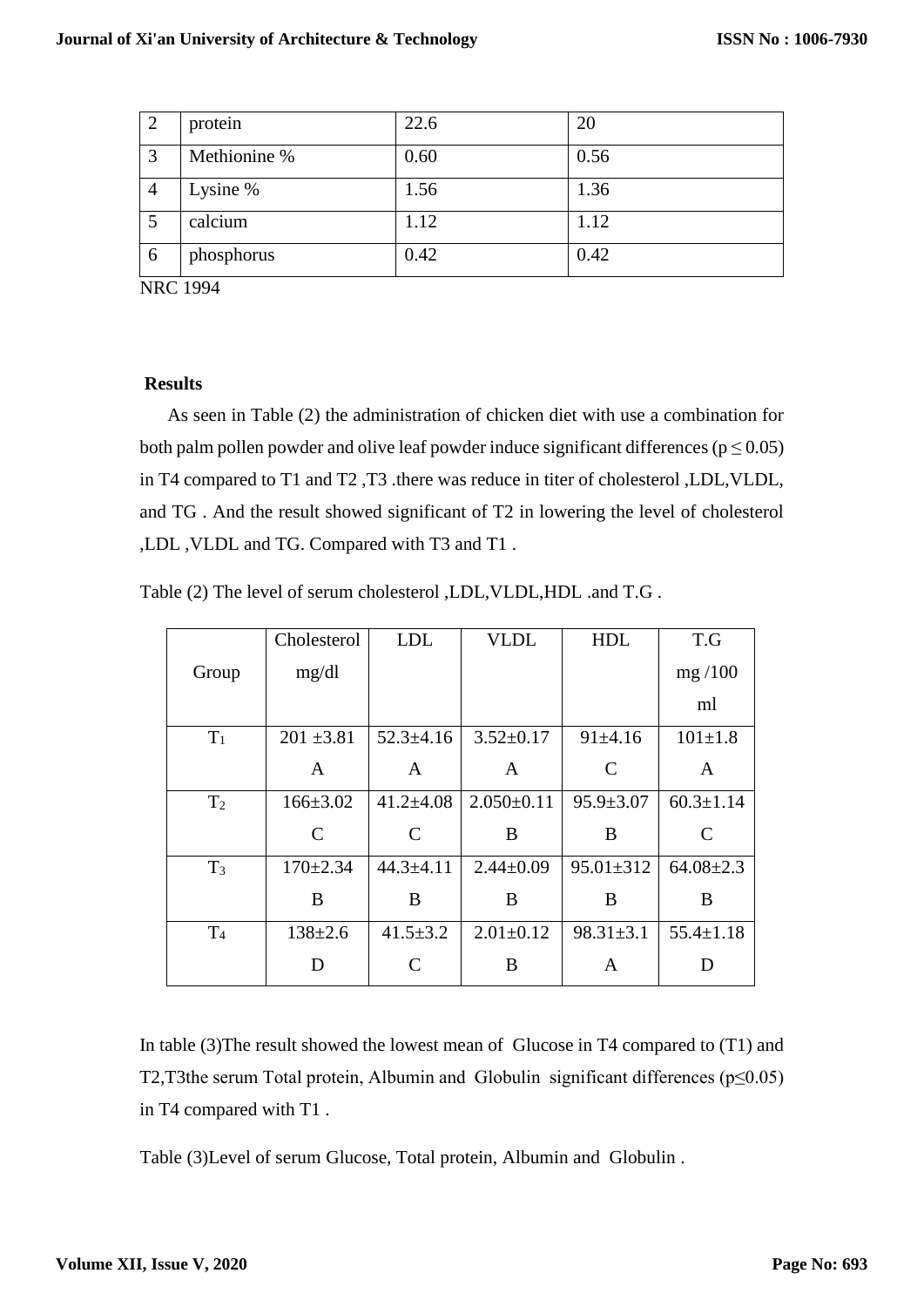|                | Glucose        | Total protein   | Albumin        | Globulin       |
|----------------|----------------|-----------------|----------------|----------------|
| Group          | mg/dl          | g/dl            | g/dl           | g/dl           |
|                |                |                 |                |                |
| $T_1$          | $197+4.9$      | $2.2 \pm 0.11$  | $1.5 \pm 0.11$ | $0.7 \pm 0.12$ |
|                | A              | B               | B              | $\mathcal{C}$  |
| T <sub>2</sub> | $170+5.6$      | $2.98 \pm 0.21$ | $1.4 \pm 0.8$  | $1.43 \pm 0.7$ |
|                | B              | B               | $\mathcal{C}$  | B              |
| $T_3$          | $173 \pm 4.92$ | $3.1 \pm 1.01$  | $1.9 \pm 0.86$ | $1.5 \pm 0.7$  |
|                | B              | A               | A              | B              |
| T <sub>4</sub> | $160+3.9$      | $3.75 \pm 1.21$ | $1.9 \pm 0.85$ | $2.1 \pm 0.3$  |
|                | $\subset$      | A               | A              | A              |

In Table (4) the result showed that significant differences ( $p \le 0.05$ ) in T4 compared with T1 and T2,T3 in W.B.C, Hb and PCV .

Table (4) Level of W.B.C, Hb and PCV

|                | W.B.C $\times 10^{3/ml}$ | Hb               | <b>PCV</b>       |
|----------------|--------------------------|------------------|------------------|
| Group          |                          | g/dl             | (% )             |
|                |                          |                  |                  |
| $T_1$          | $22 \pm 1.23$            | $11 \pm 0.91$    | $33 \pm 1.73$    |
|                | D                        | B                | B                |
|                |                          |                  |                  |
| T <sub>2</sub> | $25 \pm 165$             | $10.9 \pm 0.66$  | $32.71 \pm 2.31$ |
|                | $\mathbf C$              | $\mathsf{C}$     | B                |
| $T_3$          | $27 + 1.74$              | $11.2 \pm 0.68$  | $33.6 \pm 2.31$  |
|                | B                        | B                | B                |
| T <sub>4</sub> | $28 \pm 1.75$            | $12.33 \pm 1.75$ | $37.91 \pm 1.73$ |
|                | A                        | A                | A                |

## **Discussion**

 This study indicated that use a combination for both olive leaf powder and palm pollen powder significantly decreased the level of parameter to TG, Cholesterol , LDL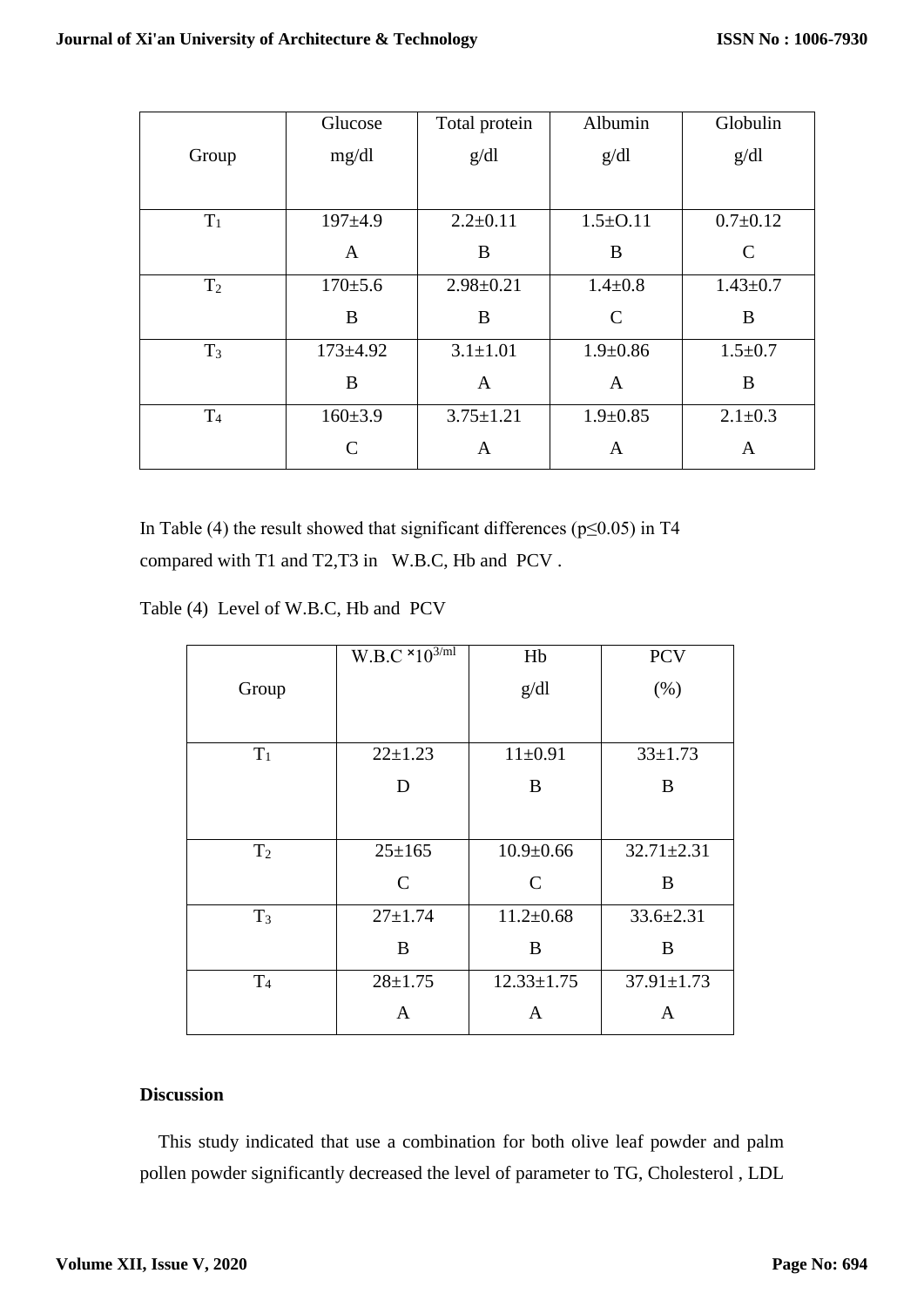. There is significant difference between treatment ( $p \le 0.05$ ) in table (2). The result showed significant ( $p \le 0.05$ )T4 thanT3, T2 and T1 because of the dual effect to olive leaf and palm pollen. Olive leaf has poly phenols like oleuropein act on cholesterol excretion they promote the exces cholesterol via bile ducts duodenum and final faces (Coni,etal.2000) . And the result record significantlye for the T3than T1 this was agreement with (Amira.etal.2019 ) . Because the poly phenols phytosterols act on cholesterol and TG. Lower serum cholesterol by inhibiting intestinal uptake of the sterol and inhibit cholesterol absorption in the small intestine

(Al-Salihi etal. 2013) . Olive leaves depressed the activities of lipogenic and cholesterogenic enzyme . Fatty acid syntheses ,glucose 6 phosphate , dehydrogenase and 3-hydroxy-3-methyl-glutryl COAreductase (Fki ,et al.2005) . Effect of palm pollen may be due to its contain of phytosterols which lowers the serum cholesterol by inhibiting intestinal uptake of the sterol, their ability to displace cholesterol from micelles in the small intestine underlies the mechanism that inhibits cholesterol absorption, leading to a 10% reduction in total serum cholesterol . Numerous well designed studies have documented the beneficial actions of these phytosterols on serum cholesterol( Al-Salihi and Hameed , 2013).

Table (3) showed the significant decrease ( $p \le 0.05$ ) for glucose in T4 compared with T1 and there is significant decrease of T3 compared with T2 and T1 . Low level of glucose as a result of the effect of oleuropein on the absorption of glucose thus reduce blood glucose by stimulate insulin realizing and intake of blood glucose and stimulate hepatic glycogen synthesis (Komaki etal .2003) ,(Wainstein etal .2012) .

Total blood protein, albumin and glubioline are significant ( $p \le 0.05$ ) in T4 because that combination effect of palm pollen and olive leaf powder are lead to high rate of carbohydrates and protein and fatty acid this compounds effect on synthesis of lipoproteins and glycoprotein (AL-shaqrawi , 1998),( AL-shahib and Marshall,2003) . In table (4) there is significant effect for T4 because the combination effect for palm pollen and olive leaf powder are lead to high rate of chemical compound like zinc (Zn) cadmium (cd ) calcium (Ca) there is found in palm pollen and the olive leaf lead to increased mineral absorption and olive leaf contain API7G and LUT7G they are effect in differentiation cell to red blood cell (Samet, et al .2015).palm pollen was consolidated the humoral immunity and hematology .(Shihab,2018) .

#### **References**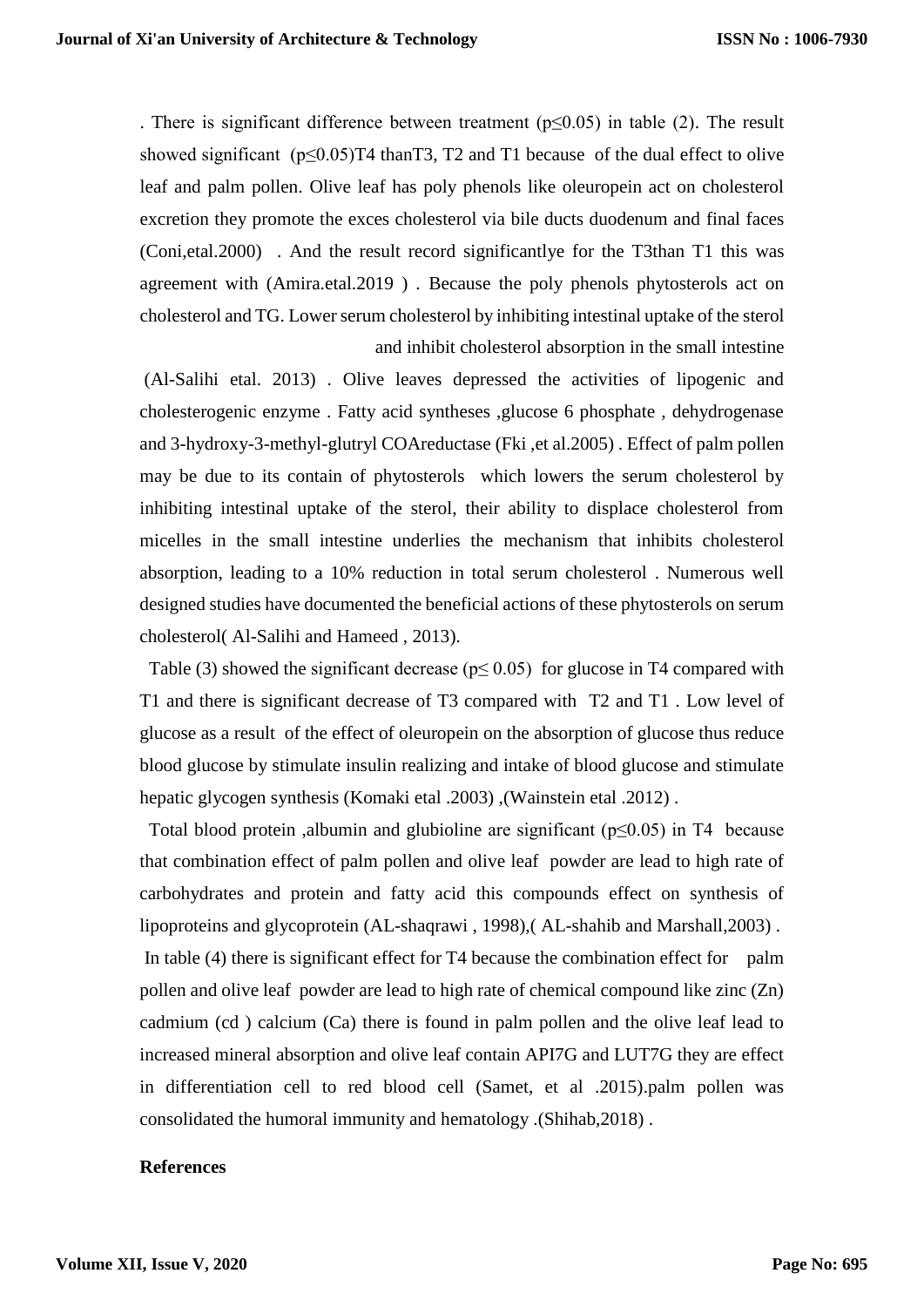1-Hazem,M.M.(2011).Chemical composition and nutritional value of palm pollen grains . Global J. of biotechnology and Biochemistry .6(1):1-7.

2-Shihab,I.M.(2018). Effects of Different Dietary Levels of Palm Pollen (*Phoenix dactylifera* L.) On the Humoral Immunity and Hematology of Broiler Blood. International Journal of Poultry Science. 523.528

3- Irhayym ,S.H.(2014). Effect difrent proportion of date palm pollen suspention on overian function and egg production in laying hens . Alfurat Jurn.of agricultural scie. 6 (1):98-103 .

4-AL-Arrak ,J.K.(2010).Effect of DPP on testis function and fertility in male rats .Iraq Journal .Vet .med .vol 1n1

5-Lee ,O.H and Lee ,B.Y.(2010).Antyoxident and antimicrobial activites of individual and combined phenolics in olea europaea leaf extract .Bioresout Technol ,101 :3751- 3754.

6-Jemai,H.EL-Feki,A.Sayadi.S.(2009 ). Antidiabetic and antioxidant effects of hydroxytyrosol and oleuropein from olive leaves in alloxan – diabetic rats .Jagric food chem . 57:8798-8804.

7- SPSS for widows 11.5 (2002)

8-N.R.C.(1994).Nutrient requirements of poultry ath.End,National academy press Washington , PC,USA,ISBN-13:155

9-Coni ,E.Dibenedehor , R ;and Dipasquale ,M.(2000) .Protective effect of oleuropein an olive oil biophenol on low density lipoprotein oxidizability in rabbits .Lipidc .35:45-54.

10-Refaie ,M.M; Abd-Elmaged ,M.H; ALghonimy .A.H;Abd EL-halim ,HA.H and Shabana, S.A.(2019). Effect of supplementing date palm pollen and its Aqueaus extract on Fayoumi cocks performance during growth period .Egypt poult . sci .vol (39)(I) :( 153-171).

11 - Al-Salihi, F.G.Majeed, A. H. and Hameed,R.R. (2013), Hypolipidemic effect of date palm pollen and isolated flavonoids in sera of adult male rabbits . Kerbala Journal of Pharmaceutical Sciences (5):34-45